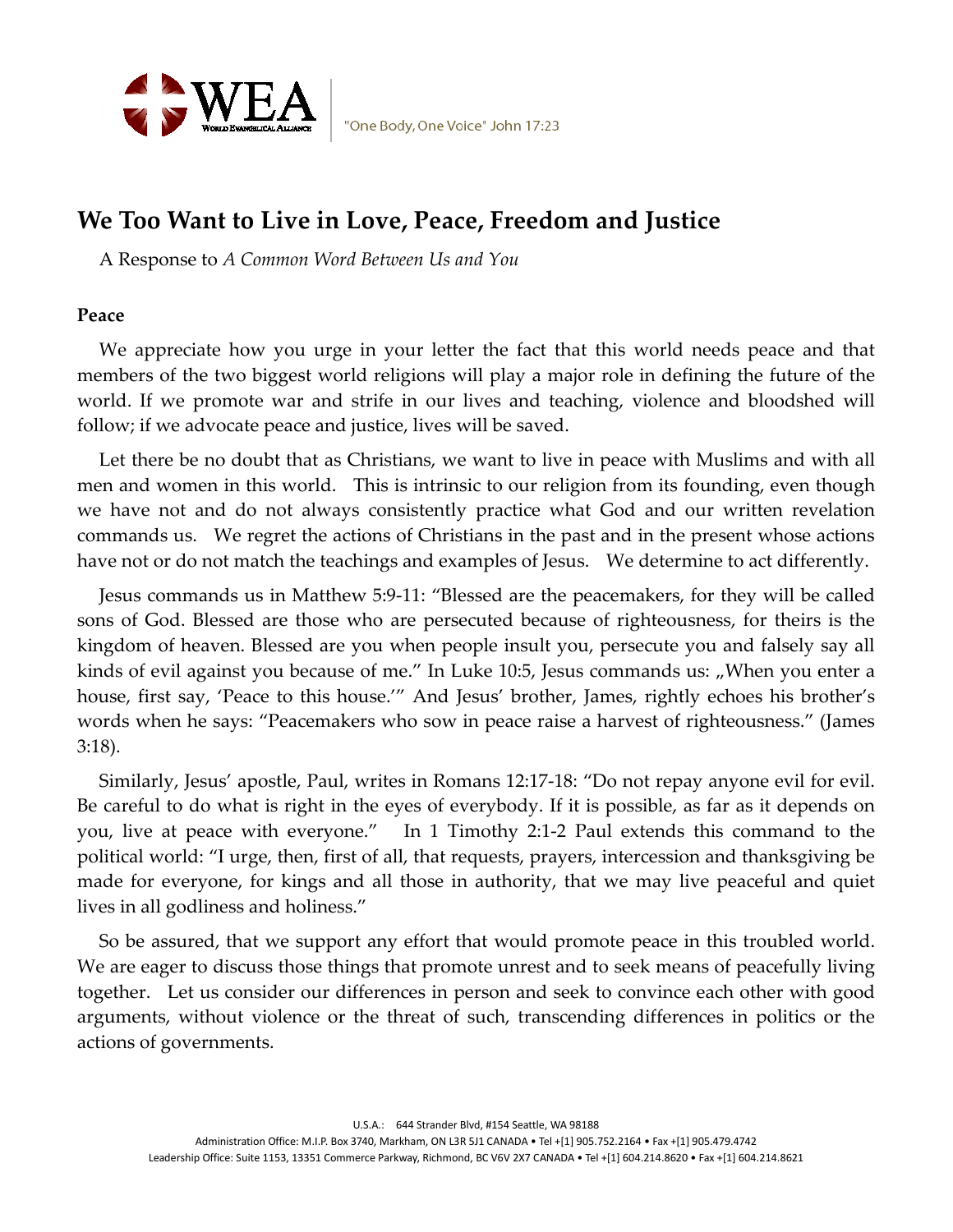Indeed, we agree with you when you write: "So let our differences not cause hatred and strife between us. Let us view each other only in righteousness and good works. Let us respect each other, be fair, just and kind to another and live in peace, harmony and mutual goodwill."

We are convinced that every human being bears the image of God and carries the dignity of creation and therefore deserves our respect, no matter whether he knows the truth or not, whether he lives according to God's will or not.

## Your Call, Our Call

In your opening summary, you commence with what is obviously a "call to Christians" to become Muslims by worshipping God without ascribing to him a partner.

May we, in return, invite you to put your faith in God, who forgives our opposition to him and sin through what his son Jesus Christ did for us at the cross?

We do this not to stir up strife but because we are as convinced of the truth of our faith as you are. Jesus says in John 17:3 in a prayer directed to God, his Father: "Now this is eternal life: that they may know you, the only true God, and Jesus Christ, whom you have sent." Jesus, Himself, said, "I am the way, and the truth, and the life. No one comes to the Father except through me" (John 14:6).

By referring several times to Quranic statements that state God has no partner and associate, you rightly draw attention to the deepest difference between Islam and Christianity. Even though we are convinced that you misunderstand our doctrine of God being Three in One, when you speak about a 'partner' of God, we are convinced of the truth of Trinity and, therefore, we cannot accept your invitation. We know that this is a fundamental difference in our understanding the nature of God; one that will require long and sincere talks, and genuine listening to each other if we are to truly understand each other's position and to move beyond historical caricatures. We urge you to consider joining us in such discussions.

#### A Christian View of Love

Your letter, of course, marks only a beginning of what could be a long discussion between us. You do not mention many topics that belong to the core of your and of our faith; things that cannot and should not be easily set aside. In your letter, you only quote from Jesus' mouth that which is in accordance with your faith. This is, of course, your good right and whatever you quote from Jesus, we take very seriously. But we deserve the right to follow *everything* that Jesus said, as we read in the four Gospels which form part of our holy book.

We understand that your invitation to us to become Muslims is very similar to the invitation given by Muhammad to Jews and Christians in his lifetime. Muhammad was convinced that Jesus taught the same message as he did and that any word of Jesus in the New Testament that disagreed with his message was, therefore, not Jesus' original message but a distortion.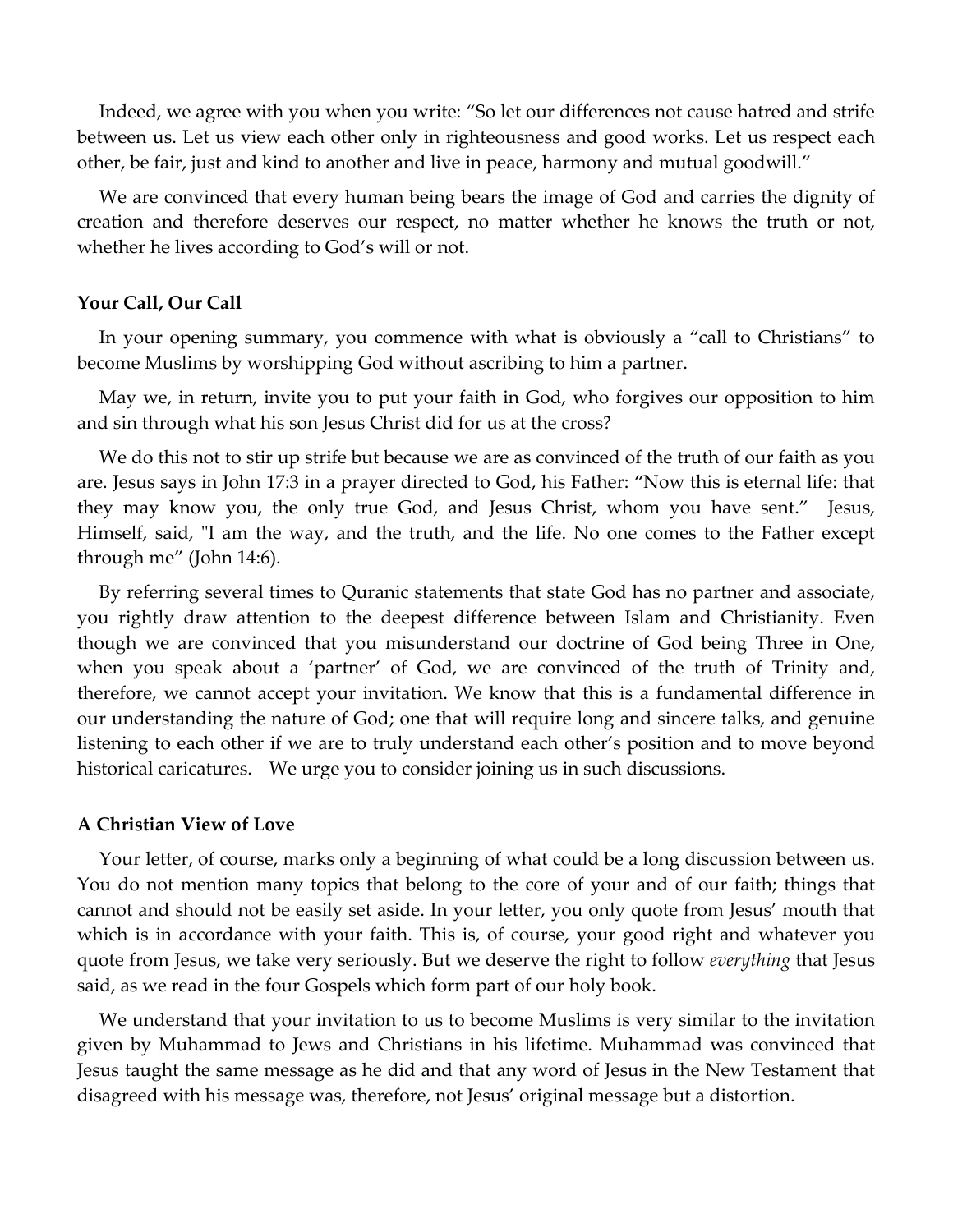Just as we respect your right to believe this, we reserve the right to disagree and to explain the message of Jesus Christ ourselves, according to our own faith and tradition. Let us explain this by giving a short Christian understanding of your central topic "love".

For us it is central that:

1. God is the one who first loved us,

2. eternal love takes place first of all between God the Father, God the Son, and God the Holy Spirit,

3. Jesus is the love of God incarnated,

4. Jesus' death on the cross is the greatest evidence for God's love for us,

5. the reason for not loving God and our neighbour is our sinfulness and opposition to God,

6. only God's forgiveness can change us from people who hate God and others, into people who reconciled with God and others, and

7. therefore we only can love if the love of God is poured into our heart first.

Because this kind of love is so central to us, you do not need to fear that we will use our different view of love, either secretly or publicly, as an excuse not to love you and to let peace suffer. We draw attention to our differences only to show that we have a long way to go if we want to make love the centre of our discussions.

# Religious Freedom

As you know, Muslims and Christians live together in the same countries throughout the world. If we want to live in peace in these countries, we cannot wait until we have solved all our theological problems. As you say, "justice and freedom of religion are a crucial part" of the peace that we all desire.

No country in the world at any time in history has achieved peace between religions through those religions agreeing on all differences between them and by uniting. Normally, it was and is the other way around. When the religions decide not to use violence, coercion, or political pressure against each other, a platform was built on which the religious groups could coexist despite their differences, each able to fully practice and propagate their faith, freely allowing all members of that society, of all major and minor religious communities, to choose what religion to follow or not to follow.

Even within our religious communities, it is obvious that we cannot agree in detail between the different theological schools. The differences between Sunnite and Shiite Islam, or Protestant, Orthodox and Catholic Christianity readily come to mind. Wherever those differing schools are able live peacefully together in one state, it is not because they have agreed on everything but because either the state forces them to live in peace (which is rarely a lasting solution) or because they themselves have decided to leave their differences in the realm of theology and conviction.

Peace in the political realm cannot depend on theological uniformity. Indeed, it is evident that even when government share religious beliefs that even then, they may go to war with each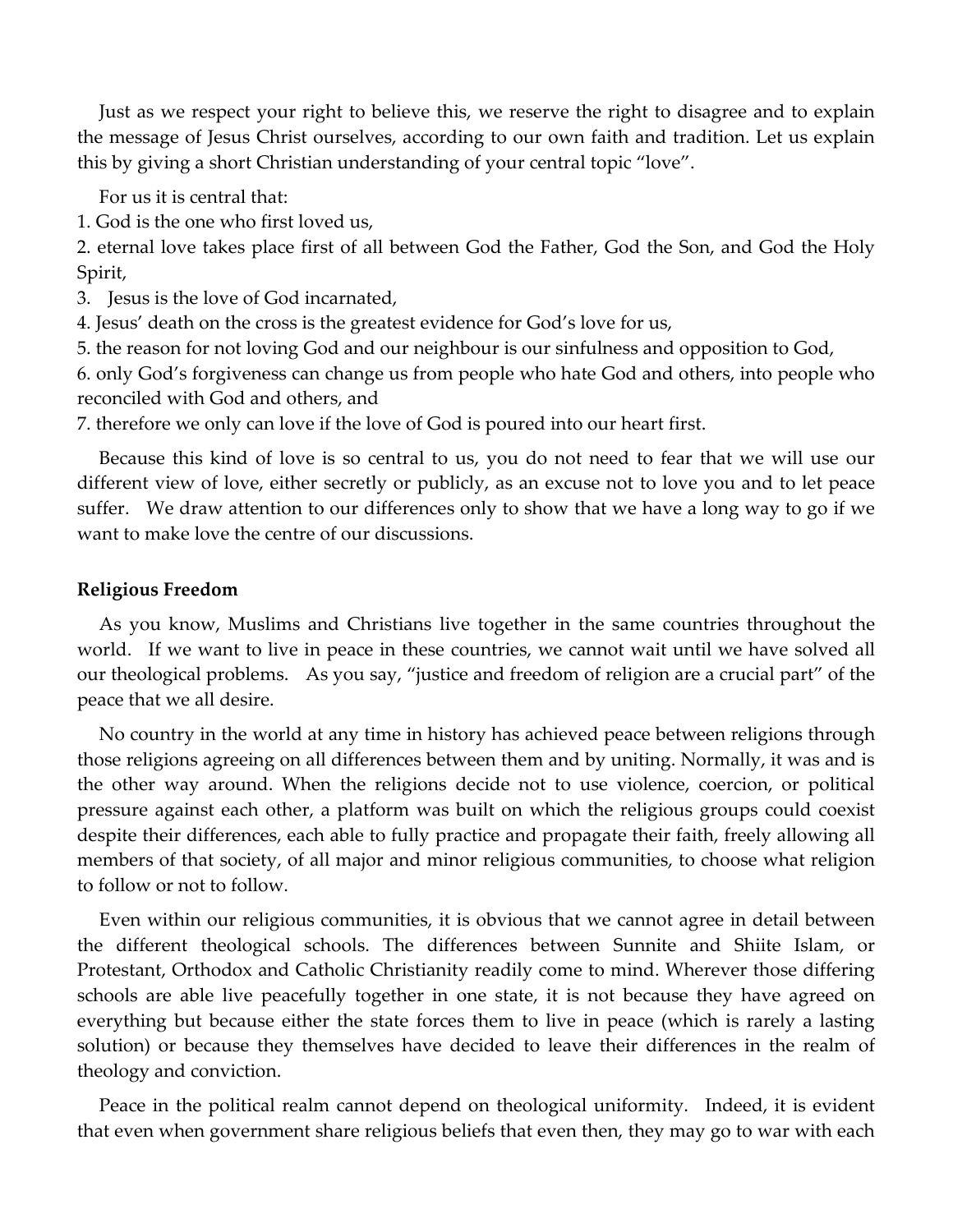other. Instead, we must acknowledge that religious freedom is a basic human right for everybody, especially for those that err from our point of view. The true test of religious freedom is not how we treat those who agree with us, but how we treat those with whom we differ. We agree that God does not want people to believe in him because they are threatened, forced or induced through financial gain but who follow him out of deep, heart-felt conviction.

### Three Concerns

We have three special concerns that we would submit to you, asking for your opinion and further discussion.

Our first concern is this: it is important to distinguish between the Christian faith and the Western world. Even though many Christians live in the Western world, the majority of Christians do not. Christianity is not a Western religion, having been founded in the Middle East and is today practiced mostly in non-western societies. Indeed, the majority of people who live in the Western world do not even believe in God or do not live according to his will and show a lifestyle that is not in accordance with the Christian faith.

It is important to acknowledge that political peace is not primarily peace between two religions, Islam and Christianity, but also Islam's relationship to Western culture and Western states. We are often grieved by the immorality that we see in the Western world and we do not want this to be a hindrance to peace. We urge you to realize that the problems of the Western world are not because of Christianity but because of the West's increasing rejection of it.

Our second concern is this: You write: "As Muslims we say to Christians that we are not against them and that Islam is not against them – so long as they do not wage war against Muslims on account of their religion, oppress them and drive them out of their homes ..."

This line puzzles us. We ask ourselves, "Where do Christians wage war against Muslims? Who of the many Christian leaders, you have addressed your letter to, is involved in such a sin as waging war against you or driving Muslims out of their homes? Has any Christian leader publicly urged that such actions be taken against Muslims?" Please inform us of such behaviour, if such can be found, that we may do whatever action is possible to insure that Muslims live in peace.

Our third concern is this: We have evidence of many cases where Christians cannot practice their Christian faith without restriction in Muslim countries. They are often not allowed to build churches, worship together, and even fear loss of their lives and families. Some are imprisoned and others have been killed. If this is against your wish and intention, we would kindly ask your help in establishing the same levels of peace and justice for Christians living in Muslim societies as Muslims, themselves, possess.

We are eager to hear about the next steps of our conversation.

"The God of peace be with you all. Amen." (Paul in Romans 15:33)